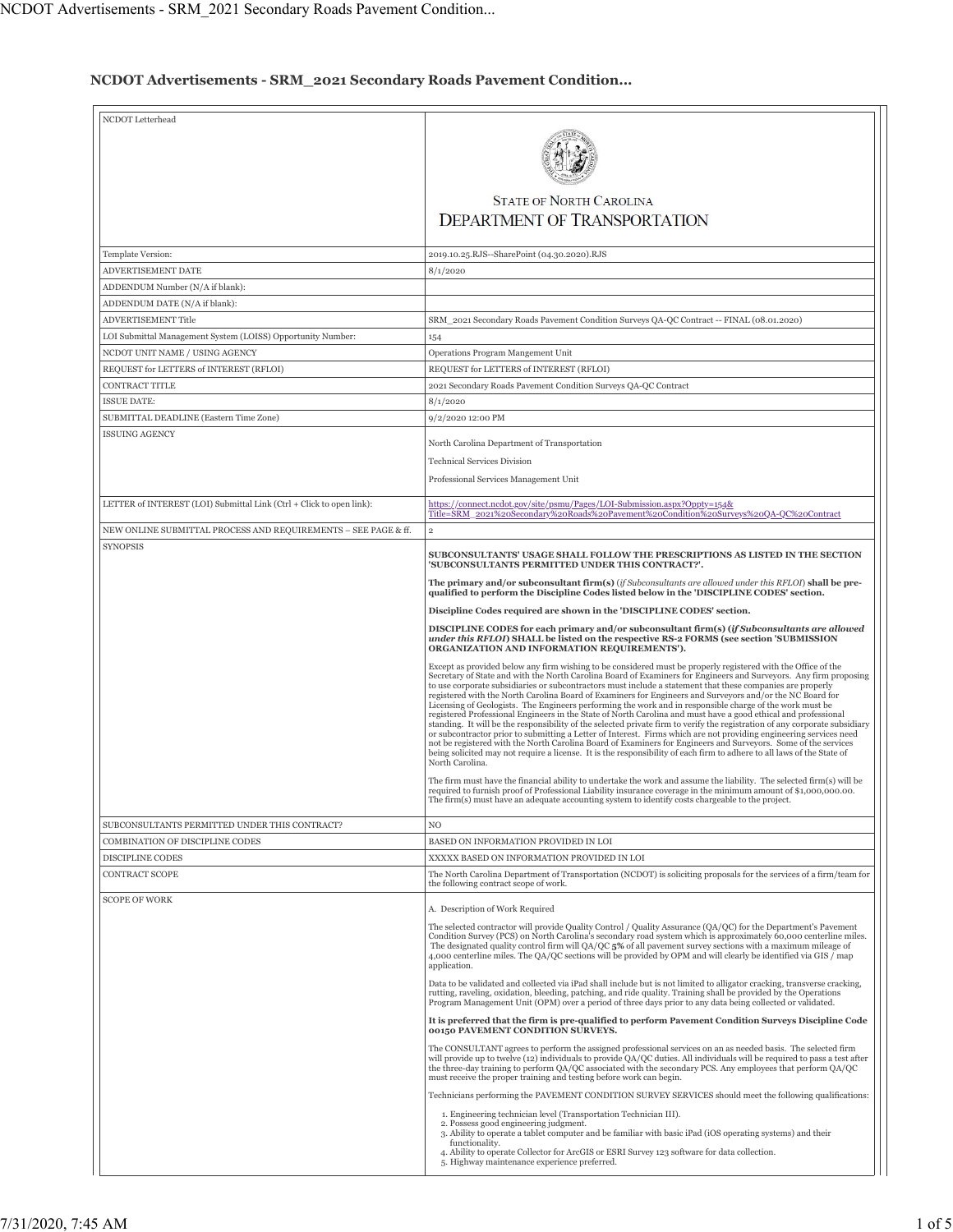|                                |                                                                                                                                                                                                                                                                                                                                                           | 6. Ability to read and interpret the NCDOT Pavement Condition Survey Manual and to visually assess pavement<br>and shoulder conditions accordingly.<br>7. Ability to periodically and safely perform physical measurements of pavement characteristics.<br>8. Ability to operate an electronic Distance Measuring Instrument (DMI) on the survey vehicle.<br>9. License to operate motor vehicle on NC Highways.<br>The private engineering firm must demonstrate the ability to provide Technicians with the appropriate skills and<br>qualifications to perform the PAVEMENT CONDITION SURVEY SERVICES and be available at all times during the<br>survey period.<br>Vehicle requirements (contractor supplied):<br>1. Equipped with an electronic Distance Measuring Instrument (DMI)<br>2. Equipped with strobe lighting system for high visibility and any other safety requirements.<br>Contractor will provide all other necessary equipment and technical support required to conduct the<br>assessments. Examples include:<br>• Personal Protective Equipment (PPE) - Safety Vest, Foot Protection, etc.<br>· Measuring Devices (tapes, straight edges, etc.) |                         |            |     |     |     |           |     |
|--------------------------------|-----------------------------------------------------------------------------------------------------------------------------------------------------------------------------------------------------------------------------------------------------------------------------------------------------------------------------------------------------------|------------------------------------------------------------------------------------------------------------------------------------------------------------------------------------------------------------------------------------------------------------------------------------------------------------------------------------------------------------------------------------------------------------------------------------------------------------------------------------------------------------------------------------------------------------------------------------------------------------------------------------------------------------------------------------------------------------------------------------------------------------------------------------------------------------------------------------------------------------------------------------------------------------------------------------------------------------------------------------------------------------------------------------------------------------------------------------------------------------------------------------------------------------------------|-------------------------|------------|-----|-----|-----|-----------|-----|
|                                | • Calculator<br>· iPad Pro, 256 GB Storage, Wi-Fi + Cellular model<br>• Company Tech Support - assistance installing mobile data collection apps, troubleshooting location<br>services and internet connectivity, and other general issues<br>• Company Cellular Service<br>• Company Email Account<br>B. Data Collection Timeframe and Delivery Due Date |                                                                                                                                                                                                                                                                                                                                                                                                                                                                                                                                                                                                                                                                                                                                                                                                                                                                                                                                                                                                                                                                                                                                                                        |                         |            |     |     |     |           |     |
|                                |                                                                                                                                                                                                                                                                                                                                                           | The pavement condition QA/QC shall be performed in the months of February 2021 through July 2021, with<br>milestone deliverables of pavements QA/QC as outlined in Table 1.                                                                                                                                                                                                                                                                                                                                                                                                                                                                                                                                                                                                                                                                                                                                                                                                                                                                                                                                                                                            |                         |            |     |     |     |           |     |
|                                |                                                                                                                                                                                                                                                                                                                                                           |                                                                                                                                                                                                                                                                                                                                                                                                                                                                                                                                                                                                                                                                                                                                                                                                                                                                                                                                                                                                                                                                                                                                                                        |                         |            |     |     |     |           |     |
|                                |                                                                                                                                                                                                                                                                                                                                                           | Approximate Mileage for QA/ QC Pavement<br><b>Condition Survey and Delivery Schedule</b>                                                                                                                                                                                                                                                                                                                                                                                                                                                                                                                                                                                                                                                                                                                                                                                                                                                                                                                                                                                                                                                                               |                         |            |     |     |     |           |     |
|                                |                                                                                                                                                                                                                                                                                                                                                           | <b>Survey Routes</b>                                                                                                                                                                                                                                                                                                                                                                                                                                                                                                                                                                                                                                                                                                                                                                                                                                                                                                                                                                                                                                                                                                                                                   | <b>Divisions</b><br>1   | Feb<br>175 | Mar | Apr | May | June July |     |
|                                |                                                                                                                                                                                                                                                                                                                                                           |                                                                                                                                                                                                                                                                                                                                                                                                                                                                                                                                                                                                                                                                                                                                                                                                                                                                                                                                                                                                                                                                                                                                                                        | $\overline{\mathbf{2}}$ | 184        |     |     |     |           |     |
|                                |                                                                                                                                                                                                                                                                                                                                                           |                                                                                                                                                                                                                                                                                                                                                                                                                                                                                                                                                                                                                                                                                                                                                                                                                                                                                                                                                                                                                                                                                                                                                                        | 3<br>4                  | 211        | 239 |     |     |           |     |
|                                |                                                                                                                                                                                                                                                                                                                                                           |                                                                                                                                                                                                                                                                                                                                                                                                                                                                                                                                                                                                                                                                                                                                                                                                                                                                                                                                                                                                                                                                                                                                                                        | 6                       |            | 234 |     |     |           |     |
|                                |                                                                                                                                                                                                                                                                                                                                                           |                                                                                                                                                                                                                                                                                                                                                                                                                                                                                                                                                                                                                                                                                                                                                                                                                                                                                                                                                                                                                                                                                                                                                                        | 8                       |            |     | 273 |     |           |     |
|                                |                                                                                                                                                                                                                                                                                                                                                           |                                                                                                                                                                                                                                                                                                                                                                                                                                                                                                                                                                                                                                                                                                                                                                                                                                                                                                                                                                                                                                                                                                                                                                        | 10                      |            |     | 202 |     |           |     |
|                                |                                                                                                                                                                                                                                                                                                                                                           |                                                                                                                                                                                                                                                                                                                                                                                                                                                                                                                                                                                                                                                                                                                                                                                                                                                                                                                                                                                                                                                                                                                                                                        | 5                       |            |     |     | 265 |           |     |
|                                |                                                                                                                                                                                                                                                                                                                                                           |                                                                                                                                                                                                                                                                                                                                                                                                                                                                                                                                                                                                                                                                                                                                                                                                                                                                                                                                                                                                                                                                                                                                                                        | 7                       |            |     |     | 218 |           |     |
|                                |                                                                                                                                                                                                                                                                                                                                                           |                                                                                                                                                                                                                                                                                                                                                                                                                                                                                                                                                                                                                                                                                                                                                                                                                                                                                                                                                                                                                                                                                                                                                                        | 9                       |            |     |     |     | 207       |     |
|                                |                                                                                                                                                                                                                                                                                                                                                           |                                                                                                                                                                                                                                                                                                                                                                                                                                                                                                                                                                                                                                                                                                                                                                                                                                                                                                                                                                                                                                                                                                                                                                        | 12                      |            |     |     |     | 251       |     |
|                                |                                                                                                                                                                                                                                                                                                                                                           |                                                                                                                                                                                                                                                                                                                                                                                                                                                                                                                                                                                                                                                                                                                                                                                                                                                                                                                                                                                                                                                                                                                                                                        | 11                      |            |     |     |     |           | 214 |
|                                |                                                                                                                                                                                                                                                                                                                                                           |                                                                                                                                                                                                                                                                                                                                                                                                                                                                                                                                                                                                                                                                                                                                                                                                                                                                                                                                                                                                                                                                                                                                                                        | 13                      |            |     |     |     |           | 188 |
|                                |                                                                                                                                                                                                                                                                                                                                                           |                                                                                                                                                                                                                                                                                                                                                                                                                                                                                                                                                                                                                                                                                                                                                                                                                                                                                                                                                                                                                                                                                                                                                                        | 14                      |            |     |     |     |           | 170 |
|                                |                                                                                                                                                                                                                                                                                                                                                           | Delivery                                                                                                                                                                                                                                                                                                                                                                                                                                                                                                                                                                                                                                                                                                                                                                                                                                                                                                                                                                                                                                                                                                                                                               |                         | 570        | 472 | 475 | 483 | 458       | 572 |
|                                |                                                                                                                                                                                                                                                                                                                                                           |                                                                                                                                                                                                                                                                                                                                                                                                                                                                                                                                                                                                                                                                                                                                                                                                                                                                                                                                                                                                                                                                                                                                                                        |                         |            |     |     |     |           |     |
|                                |                                                                                                                                                                                                                                                                                                                                                           | <b>Table 1 - Estimated Directional Centerline Miles</b>                                                                                                                                                                                                                                                                                                                                                                                                                                                                                                                                                                                                                                                                                                                                                                                                                                                                                                                                                                                                                                                                                                                |                         |            |     |     |     |           |     |
|                                |                                                                                                                                                                                                                                                                                                                                                           |                                                                                                                                                                                                                                                                                                                                                                                                                                                                                                                                                                                                                                                                                                                                                                                                                                                                                                                                                                                                                                                                                                                                                                        |                         |            |     |     |     |           |     |
|                                |                                                                                                                                                                                                                                                                                                                                                           | The milestone dates for surveyed routes completed and accepted by NCDOT and the designated quality control<br>vendor shall start on January 31, 2021. The data shall be grouped by completed Division as indicated in Table 1. The<br>final deliverables shall be received and accepted by NCDOT no later than July 31, 2021. Milestone dates and delivery<br>dates will be adjusted should the work task be suspended, postponed, or terminated.<br>Similar deadlines are applicable each year, subject to the requirements herein. Completion is defined as routes<br>surveyed for pavement condition, submission, and acceptance by NCDOT.                                                                                                                                                                                                                                                                                                                                                                                                                                                                                                                          |                         |            |     |     |     |           |     |
|                                |                                                                                                                                                                                                                                                                                                                                                           | The firm/s that is/are selected to perform the Pavement Condition Survey (PCS) cannot be selected<br>for the QA/QC contract and vice versa.                                                                                                                                                                                                                                                                                                                                                                                                                                                                                                                                                                                                                                                                                                                                                                                                                                                                                                                                                                                                                            |                         |            |     |     |     |           |     |
|                                |                                                                                                                                                                                                                                                                                                                                                           | When performing field work on or adjacent to public streets or highways, it shall be the responsibility of the<br>CONSULTANT to provide traffic control including flagmen and/or any other necessary devices in accordance with<br>the "Manual on Uniform Traffic Control Devices" (Current Edition), the "N. C. Department of Transportation -<br>Construction and Maintenance Operations Supplement to the M.U.T.C.D." and the "North Carolina Survey Crew<br>Safety Supplement" to protect workers, equipment, and the traveling public.                                                                                                                                                                                                                                                                                                                                                                                                                                                                                                                                                                                                                            |                         |            |     |     |     |           |     |
| PROPOSED CONTRACT TERM         |                                                                                                                                                                                                                                                                                                                                                           | ONE (1) YEAR                                                                                                                                                                                                                                                                                                                                                                                                                                                                                                                                                                                                                                                                                                                                                                                                                                                                                                                                                                                                                                                                                                                                                           |                         |            |     |     |     |           |     |
| PROPOSED CONTRACT EXTENSIONS   |                                                                                                                                                                                                                                                                                                                                                           | FOUR $(4) @ 1$ -YEAR each                                                                                                                                                                                                                                                                                                                                                                                                                                                                                                                                                                                                                                                                                                                                                                                                                                                                                                                                                                                                                                                                                                                                              |                         |            |     |     |     |           |     |
| PROPOSED CONTRACT PAYMENT TYPE |                                                                                                                                                                                                                                                                                                                                                           | LUMP SUM and/or COST-PLUS Task Orders                                                                                                                                                                                                                                                                                                                                                                                                                                                                                                                                                                                                                                                                                                                                                                                                                                                                                                                                                                                                                                                                                                                                  |                         |            |     |     |     |           |     |
| NUMBER OF PAGES (#)            | 15                                                                                                                                                                                                                                                                                                                                                        |                                                                                                                                                                                                                                                                                                                                                                                                                                                                                                                                                                                                                                                                                                                                                                                                                                                                                                                                                                                                                                                                                                                                                                        |                         |            |     |     |     |           |     |
| NUMBER OF PAGES (words)        |                                                                                                                                                                                                                                                                                                                                                           | <b>FIFTEEN</b>                                                                                                                                                                                                                                                                                                                                                                                                                                                                                                                                                                                                                                                                                                                                                                                                                                                                                                                                                                                                                                                                                                                                                         |                         |            |     |     |     |           |     |
| SUBMITTAL REQUIREMENTS         |                                                                                                                                                                                                                                                                                                                                                           | All LOIs are limited to those pages prescribed in the above sections 'NUMBER OF PAGES $(*)'$ ' and 'NUMBER<br><b>OF PAGES (words)'</b> -- inclusive of the cover sheet, and shall be typed on $8-1/2$ " x 11" sheets, single-spaced, one-<br>sided (RS-2 forms are not included in the page count).                                                                                                                                                                                                                                                                                                                                                                                                                                                                                                                                                                                                                                                                                                                                                                                                                                                                    |                         |            |     |     |     |           |     |
|                                |                                                                                                                                                                                                                                                                                                                                                           | LOIs containing more than those pages prescribed in the above sections 'NUMBER OF PAGES $(*)$ ' and<br>'NUMBER OF PAGES (words)' pages will not be considered.                                                                                                                                                                                                                                                                                                                                                                                                                                                                                                                                                                                                                                                                                                                                                                                                                                                                                                                                                                                                         |                         |            |     |     |     |           |     |
|                                |                                                                                                                                                                                                                                                                                                                                                           | DISCIPLINE CODES for each primary and/or subconsultant firm(s) (if Subconsultants are allowed<br>under this RFLOI) SHALL be listed on the respective RS-2 FORMS (see section 'SUBMISSION<br>ORGANIZATION AND INFORMATION REQUIREMENTS').                                                                                                                                                                                                                                                                                                                                                                                                                                                                                                                                                                                                                                                                                                                                                                                                                                                                                                                               |                         |            |     |     |     |           |     |
|                                |                                                                                                                                                                                                                                                                                                                                                           | ONLY ELECTRONIC LOIS WILL BE ACCEPTED.                                                                                                                                                                                                                                                                                                                                                                                                                                                                                                                                                                                                                                                                                                                                                                                                                                                                                                                                                                                                                                                                                                                                 |                         |            |     |     |     |           |     |
|                                | etc.                                                                                                                                                                                                                                                                                                                                                      | LOIs should be submitted in .pdf format using software such as Adobe, CutePDF PDF Writer, Docudesk deskPDF,                                                                                                                                                                                                                                                                                                                                                                                                                                                                                                                                                                                                                                                                                                                                                                                                                                                                                                                                                                                                                                                            |                         |            |     |     |     |           |     |
|                                |                                                                                                                                                                                                                                                                                                                                                           | NCDOT now utilizes its online <b>LOI Submittal Management System</b> (LOISS) located at: https://connect.ncdot.gov                                                                                                                                                                                                                                                                                                                                                                                                                                                                                                                                                                                                                                                                                                                                                                                                                                                                                                                                                                                                                                                     |                         |            |     |     |     |           |     |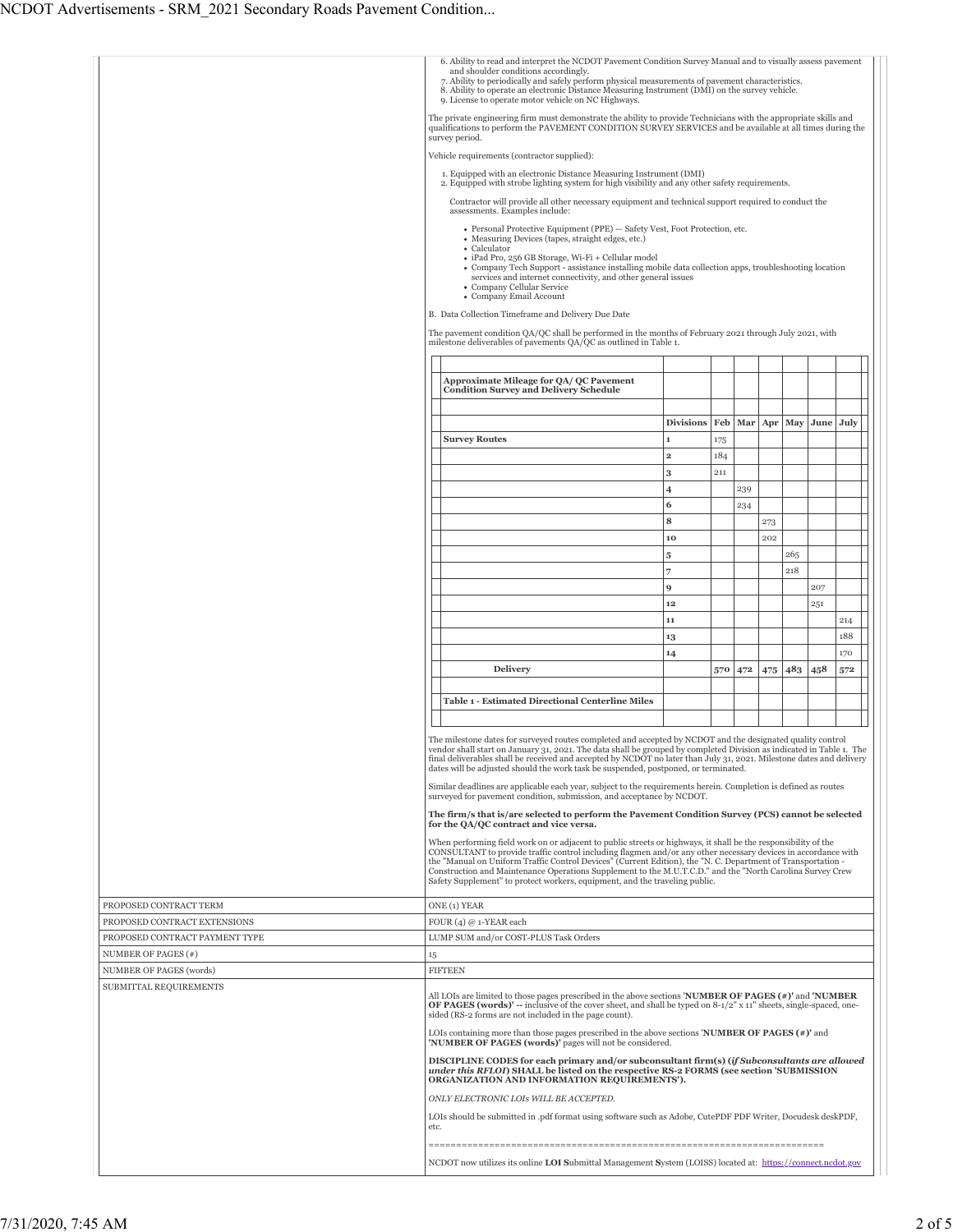|                                                       | (site/psmu/default.aspx. To submit an LOI utilizing this system, the "submitting employee" at each "submitting<br>Firm" must have their own, individual NCID (as a note, each prequalified Firm should already have an individual in<br>the company with an NCID – as required by the online Prequalification System). NCIDs may be obtained at this<br>website: https://ncid.nc.gov/ (locked NCIDs may also be unlocked via the self-service portion of the NCID website).<br>Once the "submitting employee" has their completed NCID, they may proceed to upload their firm's LOI to NCDOT's<br>LOISS. This site is very similar to other web-based upload and form-fill sites.                                                                                                                   |
|-------------------------------------------------------|-----------------------------------------------------------------------------------------------------------------------------------------------------------------------------------------------------------------------------------------------------------------------------------------------------------------------------------------------------------------------------------------------------------------------------------------------------------------------------------------------------------------------------------------------------------------------------------------------------------------------------------------------------------------------------------------------------------------------------------------------------------------------------------------------------|
|                                                       | <b>NCID sync issues – Help contact:</b> Once a user has an NCID (whether prior to this advertisement, or pursuant to<br>this advertisement) and said user receives an error message, or has issues, when attempting to login to LOISS, please<br>contact NCDOT - CM Support at dot.cmsupport@ncdot.gov to have your NCID synchronized. Please explain that you<br>are trying to access the LOISS application on the PSMU site and include your NCID (do not include your password)<br>and the error message you are receiving. This syncing of your NCID to LOISS should be a one-time occurrence.<br>Firms' users are urged to early create an NCID (if needed) and have it synced with LOISS (if necessary) to avoid any<br>potential delays or missed deadlines when submitting your firm's LOI. |
|                                                       | NCDOT strongly urges Firms to use Google Chrome browser to access LOISS in order to ensure the<br>best experience possible.                                                                                                                                                                                                                                                                                                                                                                                                                                                                                                                                                                                                                                                                         |
|                                                       | Once logged into LOISS, the Firm should locate and click the 'LOI Submission' button in the left menu bar. After<br>clicking the 'LOI Submission' button, the Firm should identify the specific Opportunity for which they wish to submit<br>an LOI. The Firm will click the link for their desired Opportunity, and UPLOAD one copy of their LOI, as a .pdf file,<br>to NCDOT's LOISS at the Advertisement/Opportunity-Specific 'LOI Submittal' LINK shown in the section above<br>entitled 'LETTER of INTEREST (LOI) Submittal Link'.                                                                                                                                                                                                                                                             |
|                                                       | Your Firm's Letter of Interest (LOI) may be uploaded at the Advertisement/Opportunity-Specific 'LOI Submittal'<br>LINK for this specific Advertisement/Opportunity shown in the section above entitled 'LETTER of INTEREST<br>(LOI) Submittal Link.                                                                                                                                                                                                                                                                                                                                                                                                                                                                                                                                                 |
|                                                       | LOISS will <b>close</b> the Advertisement / Opportunity at the appropriate time and <b>will not</b> allow Firms to submit LOIs<br>after the deadline.                                                                                                                                                                                                                                                                                                                                                                                                                                                                                                                                                                                                                                               |
|                                                       | Upon successful UPLOAD of your Firm's LOI to LOISS, the system will notify you with a confirmation screen. You<br>will also receive an e-mail stating that you have successfully submitted your Letter of Interest (LOI).                                                                                                                                                                                                                                                                                                                                                                                                                                                                                                                                                                           |
|                                                       | Paper copies are not required. The subject line should contain the Firm's Name, and the text prescribed in the<br>section given below 'SUBJECT LINE OF PEF SUBMITTAL'.                                                                                                                                                                                                                                                                                                                                                                                                                                                                                                                                                                                                                              |
|                                                       | LOIs SHALL be received electronically no later than 12:00 P.M. (NOON) Eastern, on the date given in the<br>section entitled 'SUBMITTAL DEADLINE' at the beginning of this Advertisement.                                                                                                                                                                                                                                                                                                                                                                                                                                                                                                                                                                                                            |
|                                                       | LOISS will not allow LOIs to be UPLOADED nor be received after the above deadline and such LOIs<br>will not be considered.                                                                                                                                                                                                                                                                                                                                                                                                                                                                                                                                                                                                                                                                          |
|                                                       | Firms are encouraged to begin this submittal process early as there are now several more steps<br>involved with LOI-submission than were involved with the previous FTS methodology of LOI-<br>submission.                                                                                                                                                                                                                                                                                                                                                                                                                                                                                                                                                                                          |
|                                                       | Firms submitting LOIs are encouraged to carefully check them for conformance to the requirements<br>stated above (and any other requirements in this Advertisement). If LOIs are submitted late, exceed<br>the maximum number of pages, are sent by any means other than NCDOT's LOI Submittal<br>Management System (LOISS), or are UPLOADED to any Advertisement/Opportunity-Specific 'LOI<br>Submittal' LINK other than that given in this Advertisement they will be disqualified.                                                                                                                                                                                                                                                                                                               |
|                                                       | The Department reserves the right to reject all LOIs and not proceed with procurement.                                                                                                                                                                                                                                                                                                                                                                                                                                                                                                                                                                                                                                                                                                              |
|                                                       | The Department reserves the right to waive any technicality in LOIs, or notify the Firm(s) of such<br>technicality and allow the Firm(s) up to two (2) business days to rectify the technicality. The<br>Department has sole right and discretion in the determination of technicality and its meaning.                                                                                                                                                                                                                                                                                                                                                                                                                                                                                             |
| SUBJECT LINE OF PEF SUBMITTAL                         | FIRM NAME_2021 Secondary Roads Pavement Condition Surveys QA-QC Contract                                                                                                                                                                                                                                                                                                                                                                                                                                                                                                                                                                                                                                                                                                                            |
| SELECTION PROCESS                                     |                                                                                                                                                                                                                                                                                                                                                                                                                                                                                                                                                                                                                                                                                                                                                                                                     |
|                                                       | Following is a general description of the selection process:<br>• The NCDOT Selection Committee will review all qualifying LOI submittals.                                                                                                                                                                                                                                                                                                                                                                                                                                                                                                                                                                                                                                                          |
|                                                       | • For Limited Services Contracts (On-Call type contracts), the NCDOT Selection Committee MAY, at the<br>Department's discretion, choose any number of firms to provide the services being solicited.                                                                                                                                                                                                                                                                                                                                                                                                                                                                                                                                                                                                |
|                                                       | • For Project-Specific Contracts (non On-Call type contracts), the Selection Committee MAY, at the Department's<br>discretion, shortlist a minimum of three (3) firms to be interviewed. IF APPLICABLE, dates of shortlisting and<br>dates for interviews are shown in the section 'SUBMISSION SCHEDULE AND KEY DATES' at the end of<br>this RFLOI.                                                                                                                                                                                                                                                                                                                                                                                                                                                 |
|                                                       | • In order to be considered for selection, consultants must submit a complete response to this RFLOI prior to the<br>specified deadlines. Failure to submit all information in a timely manner will result in disqualification.                                                                                                                                                                                                                                                                                                                                                                                                                                                                                                                                                                     |
| TITLE VI NONDISCRIMINATION NOTIFICATION               | The North Carolina Department of Transportation, in accordance with the provisions of Title VI of the Civil Rights<br>Act of 1964 (78 Stat. 252, 42 US.C. §§ 2000d to 2000d-4) and the Regulations, hereby notifies all RESPONDENTS<br>that it will affirmatively ensure that any contract entered into pursuant to this advertisement, disadvantaged<br>business enterprises will be afforded full and fair opportunity to submit LETTERS of INTEREST (LOIs) in response<br>to this ADVERTISEMENT and will not be discriminated against on the grounds of race, color, or national origin in<br>consideration for an award.                                                                                                                                                                        |
| SMALL PROFESSIONAL SERVICES FIRM (SPSF) PARTICIPATION |                                                                                                                                                                                                                                                                                                                                                                                                                                                                                                                                                                                                                                                                                                                                                                                                     |
|                                                       | The Department encourages the use of Small Professional Services Firms (SPSF). Small businesses determined to be<br>eligible for participation in the SPSF program are those meeting size standards defined by Small Business<br>Administration (SBA) regulations, 13 CFR Part 121 in Sector 54 under the North American Industrial Classification<br>System (NAICS). The SPSF program is a race, ethnicity, and gender neutral program designed to increase the<br>availability of contracting opportunities for small businesses on federal, state or locally funded contracts. SPSF<br>participation is not contingent upon the funding source.                                                                                                                                                  |
|                                                       | The Firm, at the time the Letter of Interest is submitted, shall submit a listing of all known SPSF firms that will<br>participate in the performance of the identified work. The participation shall be submitted on the Department's<br>Subconsultant Form RS-2. RS-2 forms may be accessed on the Department's website at NCDOT Connect Guidelines<br>& Forms (https://connect.ncdot.gov/business/consultants/Pages/Guidelines-Forms.aspx).                                                                                                                                                                                                                                                                                                                                                      |
|                                                       | The SPSF must be qualified with the Department to perform the work for which they are listed.                                                                                                                                                                                                                                                                                                                                                                                                                                                                                                                                                                                                                                                                                                       |
| PREQUALIFICATION                                      |                                                                                                                                                                                                                                                                                                                                                                                                                                                                                                                                                                                                                                                                                                                                                                                                     |
|                                                       | The Department maintains on file the qualifications and key personnel for each approved discipline, as well as any<br>required samples of work. Each year on the anniversary date of the company, the firm shall renew their prequalified<br>disciplines. If your firm has not renewed its application as required by your anniversary date or if your firm is not<br>currently prequalified, please submit an application to the Department prior to submittal of your LOI. An<br>application may be accessed on the Department's website at Prequalifying Private Consulting Firms                                                                                                                                                                                                                |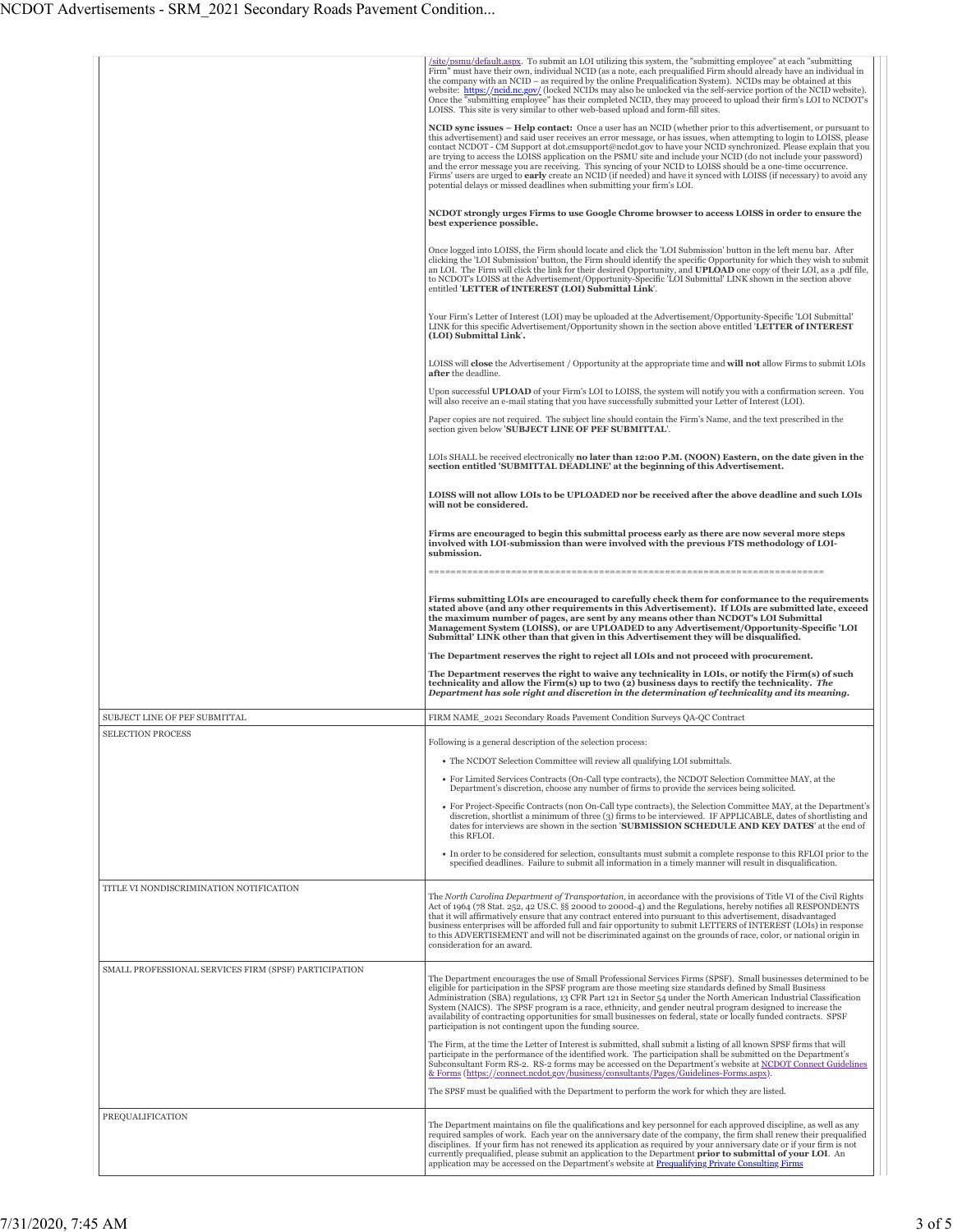|                                                               | (https://connect.ncdot.gov/business/Prequal/Pages/Private-Consulting-Firm.aspx) -- Learn how to become<br>Prequalified as a Private Consulting Firm with NCDOT. Having this data on file with the Department eliminates the<br>need to resubmit this data with each letter of interest.                                                                                                                                                                                                                                                                                                                                                                                                                                                                                                                                                                                                                                                                                                                                                                                     |
|---------------------------------------------------------------|-----------------------------------------------------------------------------------------------------------------------------------------------------------------------------------------------------------------------------------------------------------------------------------------------------------------------------------------------------------------------------------------------------------------------------------------------------------------------------------------------------------------------------------------------------------------------------------------------------------------------------------------------------------------------------------------------------------------------------------------------------------------------------------------------------------------------------------------------------------------------------------------------------------------------------------------------------------------------------------------------------------------------------------------------------------------------------|
|                                                               | Professional Services Contracts are race and gender neutral and do not contain goals. However, the Respondent is<br>encouraged to give every opportunity to allow Disadvantaged, Minority-Owned and Women-Owned Business<br>Enterprises (DBE/MBE/WBE) subconsultant utilization on all LOIs, contracts and supplemental agreements. The<br>Firm, subconsultant and subfirm shall not discriminate on the basis of race, religion, color, national origin, age,<br>disability or sex in the performance of this contract.                                                                                                                                                                                                                                                                                                                                                                                                                                                                                                                                                    |
| DIRECTORY OF FIRMS AND DEPARTMENT ENDORSEMENT                 | Real-time information about firms doing business with the Department, and information regarding their<br>prequalifications and certifications, is available in the Directory of Transportation Firms. The Directory can be<br>accessed on the Department's website at Directory of Firms (https://www.ebs.nc.gov/VendorDirectory/default.html)<br>-- Complete listing of certified and prequalified firms.                                                                                                                                                                                                                                                                                                                                                                                                                                                                                                                                                                                                                                                                  |
|                                                               | The listing of an individual firm in the Department's directory shall not be construed as an endorsement of the firm.                                                                                                                                                                                                                                                                                                                                                                                                                                                                                                                                                                                                                                                                                                                                                                                                                                                                                                                                                       |
| <b>SELECTION CRITERIA</b>                                     | All prequalified firms who submit responsive letters of interest will be considered.<br>In selecting a firm/team, the selection committee will take into consideration qualification information including<br>such factors as those listed in the 'SELECTION CRITERIA' sections shown below.<br>After reviewing qualifications, if firms are equal on the evaluation review, then those qualified firms with proposed                                                                                                                                                                                                                                                                                                                                                                                                                                                                                                                                                                                                                                                       |
|                                                               | SPSF participation will be given priority consideration.                                                                                                                                                                                                                                                                                                                                                                                                                                                                                                                                                                                                                                                                                                                                                                                                                                                                                                                                                                                                                    |
| SELECTION CRITERIA #1 %:                                      | 50 %                                                                                                                                                                                                                                                                                                                                                                                                                                                                                                                                                                                                                                                                                                                                                                                                                                                                                                                                                                                                                                                                        |
| SELECTION CRITERIA #1 DEFINITION:                             | Experience with Pavement Collection Practices and Principles.                                                                                                                                                                                                                                                                                                                                                                                                                                                                                                                                                                                                                                                                                                                                                                                                                                                                                                                                                                                                               |
| SELECTION CRITERIA #2 %:                                      | 50 %                                                                                                                                                                                                                                                                                                                                                                                                                                                                                                                                                                                                                                                                                                                                                                                                                                                                                                                                                                                                                                                                        |
| SELECTION CRITERIA #2 DEFINITION:                             | Experience with Field Data Collection Software (ArcGIS, Ipad).                                                                                                                                                                                                                                                                                                                                                                                                                                                                                                                                                                                                                                                                                                                                                                                                                                                                                                                                                                                                              |
| SELECTION CRITERIA #3 %:                                      | o %                                                                                                                                                                                                                                                                                                                                                                                                                                                                                                                                                                                                                                                                                                                                                                                                                                                                                                                                                                                                                                                                         |
| SELECTION CRITERIA #3 DEFINITION:                             |                                                                                                                                                                                                                                                                                                                                                                                                                                                                                                                                                                                                                                                                                                                                                                                                                                                                                                                                                                                                                                                                             |
| SELECTION CRITERIA #4 %:                                      | 0 %                                                                                                                                                                                                                                                                                                                                                                                                                                                                                                                                                                                                                                                                                                                                                                                                                                                                                                                                                                                                                                                                         |
| SELECTION CRITERIA #4 DEFINITION:<br>SELECTION CRITERIA #5 %: | 0 %                                                                                                                                                                                                                                                                                                                                                                                                                                                                                                                                                                                                                                                                                                                                                                                                                                                                                                                                                                                                                                                                         |
| SELECTION CRITERIA #5 DEFINITION:                             |                                                                                                                                                                                                                                                                                                                                                                                                                                                                                                                                                                                                                                                                                                                                                                                                                                                                                                                                                                                                                                                                             |
| NCDOT ADDRESSEE                                               |                                                                                                                                                                                                                                                                                                                                                                                                                                                                                                                                                                                                                                                                                                                                                                                                                                                                                                                                                                                                                                                                             |
|                                                               | Robert J. Stroup, PE -- State Professional Services Engineer                                                                                                                                                                                                                                                                                                                                                                                                                                                                                                                                                                                                                                                                                                                                                                                                                                                                                                                                                                                                                |
| SUBMISSION ORGANIZATION AND INFORMATION REQUIREMENTS          | The LOI should be addressed to the person shown in the 'NCDOT ADDRESSEE' section shown above and must<br>include the name, address, telephone number, and e-mail address of the prime consultant's contact person for this<br>RFLOI.                                                                                                                                                                                                                                                                                                                                                                                                                                                                                                                                                                                                                                                                                                                                                                                                                                        |
|                                                               | The LOI must also include the information outlined below:                                                                                                                                                                                                                                                                                                                                                                                                                                                                                                                                                                                                                                                                                                                                                                                                                                                                                                                                                                                                                   |
|                                                               | Chapter 1 - Introduction                                                                                                                                                                                                                                                                                                                                                                                                                                                                                                                                                                                                                                                                                                                                                                                                                                                                                                                                                                                                                                                    |
|                                                               | The Introduction should demonstrate the consultant's overall qualifications to fulfill the requirements of<br>the scope of work and should contain the following elements of information:                                                                                                                                                                                                                                                                                                                                                                                                                                                                                                                                                                                                                                                                                                                                                                                                                                                                                   |
|                                                               | Expression of firm's interest in the work;<br>• Statement of whether firm is on register;<br>Date of most recent private engineering firm qualification;<br>■ Statement regarding firm's(') possible conflict of interest for the work; and<br>• Summation of information contained in the letter of interest.                                                                                                                                                                                                                                                                                                                                                                                                                                                                                                                                                                                                                                                                                                                                                              |
|                                                               | Chapter 2 - Team Qualifications                                                                                                                                                                                                                                                                                                                                                                                                                                                                                                                                                                                                                                                                                                                                                                                                                                                                                                                                                                                                                                             |
|                                                               | This chapter should elaborate on the general information presented in the introduction, to establish the<br>credentials and experience of the consultant to undertake this type of effort. The following must be<br>included:                                                                                                                                                                                                                                                                                                                                                                                                                                                                                                                                                                                                                                                                                                                                                                                                                                               |
|                                                               | 1. Identify recent, similar projects the firm, acting as the prime contractor, has conducted which<br>demonstrates its ability to conduct and manage the project. Provide a synopsis of each project and<br>include the date completed, and contact person.                                                                                                                                                                                                                                                                                                                                                                                                                                                                                                                                                                                                                                                                                                                                                                                                                 |
|                                                               | 2. If subconsultants are involved, provide corresponding information describing their qualifications as<br>requested in bullet number 1 above.                                                                                                                                                                                                                                                                                                                                                                                                                                                                                                                                                                                                                                                                                                                                                                                                                                                                                                                              |
|                                                               | Chapter 3 - Team Experience                                                                                                                                                                                                                                                                                                                                                                                                                                                                                                                                                                                                                                                                                                                                                                                                                                                                                                                                                                                                                                                 |
|                                                               | This chapter must provide the names, classifications, and location of the firm's North Carolina employees<br>and resources to be assigned to the advertised work; and the professional credentials and experience of<br>the persons assigned to the project, along with any unique qualifications of key personnel. Although<br>standard personnel resumes may be included, identify pertinent team experience to be applied to this<br>project. Specifically, the Department is interested in the experience, expertise, and total quality of the<br>consultant's proposed team. If principals of the firm will not be actively involved in the study/contract<br>/project, do not list them. The submittal shall clearly indicate the Consultant's Project Manager, other<br>key Team Members and his/her qualifications for the proposed work. Also, include the team's<br>organization chart for the Project / Plan. A Capacity Chart / Graph (available work force) should also be<br>included. Any other pertinent information should also be listed in this section. |
|                                                               | <b>Note:</b> If a project team or subconsultant encounters personnel changes, or any other changes of<br>significance dealing with the company, NCDOT should be notified immediately.                                                                                                                                                                                                                                                                                                                                                                                                                                                                                                                                                                                                                                                                                                                                                                                                                                                                                       |
|                                                               | Chapter 4 - Technical Approach                                                                                                                                                                                                                                                                                                                                                                                                                                                                                                                                                                                                                                                                                                                                                                                                                                                                                                                                                                                                                                              |
|                                                               | The consultant shall provide information on its understanding of, and approach to accomplish, this<br>project, including their envisioned scope for the work and any innovative ideas/approaches, and a<br>schedule to achieve the dates outlined in this RFLOI (if any project-specific dates are outlined below).                                                                                                                                                                                                                                                                                                                                                                                                                                                                                                                                                                                                                                                                                                                                                         |
|                                                               | PROJECT MILESTONE(s) and DATE(s) (IF APPLICABLE) -- see section 'PROJECT MILETONE(s)<br>and<br>DATE(s)' below (if applicable).                                                                                                                                                                                                                                                                                                                                                                                                                                                                                                                                                                                                                                                                                                                                                                                                                                                                                                                                              |
|                                                               | APPENDICES-                                                                                                                                                                                                                                                                                                                                                                                                                                                                                                                                                                                                                                                                                                                                                                                                                                                                                                                                                                                                                                                                 |
|                                                               | CONSULTANT CERTIFICATION Form RS-2                                                                                                                                                                                                                                                                                                                                                                                                                                                                                                                                                                                                                                                                                                                                                                                                                                                                                                                                                                                                                                          |
|                                                               | Completed Form RS-2 forms SHALL be submitted with the firm's letter of interest.<br>This section is limited to the number of pages required to provide the requested                                                                                                                                                                                                                                                                                                                                                                                                                                                                                                                                                                                                                                                                                                                                                                                                                                                                                                        |